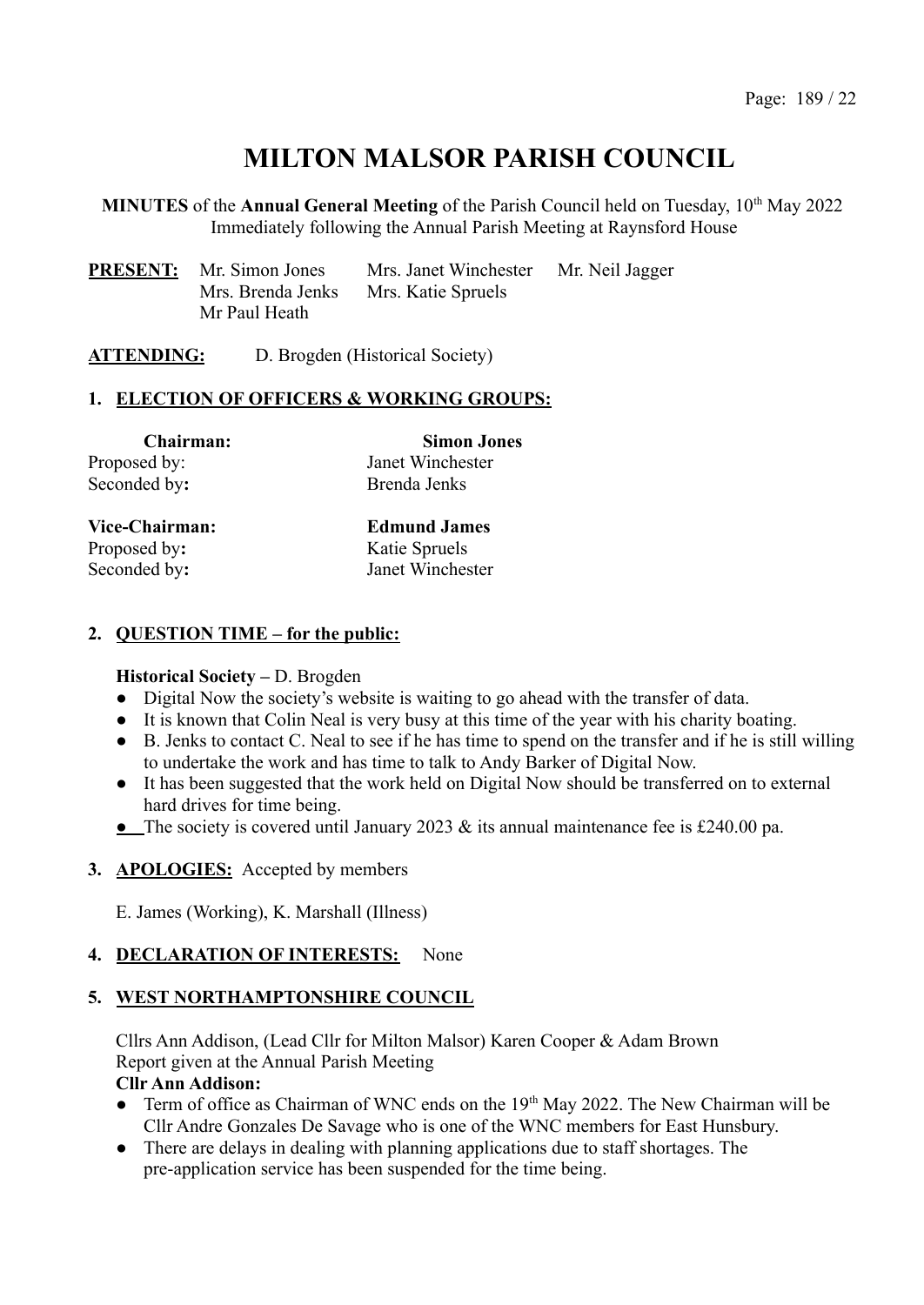## **6. MINUTES** of previous meeting to be agreed & signed

These had been previously circulated  $\&$  were duly proposed, seconded  $\&$  signed by the Chairman as a correct record with the following amendments:

- Typing errors: add K to Mackintosh, add E to Roade, Jacqui spelt incorrectly.
- Church planter is looked after by Julie

## **7. MATTERS FOR REPORT** New & arising from the previous Minute

● PC Vacancy – information has been sent to West Northants – advert to go onto face book page, in the next edition of the newsletter & on the notice board.

**Working Groups –** Lead Members agreed

- **a) Face Book -** Katie Spruels
- **b) Website: -** Colin Neil, Katie Spruels
- **c) Wardens:**

Footpath Warden:

- There is a vacancy- to be advertised
- No letter of resignation has been received from the present Warden.
- Clerk to write  $\&$  ask for the return of the footpath map which can be put through the door of 27a Lower Road.

Neighbourhood Watch – Katie Spruels

Dog Warden: Janet Winchester

- **d) Finance:** Ed James & The Clerk (RFO**)**
	- **●** A finance working group to be organised.
- **e) Planning:** P. Heath
- **f) Community Environment:** N. Jagger, K. Marshall, Paul Heath
- Christmas Tree lights on the Green insurance cover to be queried as lights belong to fund raising committee.
- Clerk to query if PC insurance covers carol singers on the Green.
- Grass mowing contract PC to produce a contract for tender in readiness for the 2023 season.
- Clerk to contact Les Finn regarding work on the War Memorial.
- To note: Mr Mackintosh will tidy up the broken stile on rectory Lane.
- **●** Motocross Clerk to write to organisers regarding poor parking for the latest event.
- **g) Highways**
- **●** Site visit made to Collingtree Road site opposite the village Park by Cllr Phil Larratt the WNC Cabinet portfolio holder for highways & Helen Howard, WNC highways liaison officer along with MM Ward Member Cllr Ann Addison to discuss what safety improvements could be made to the highway outside the children's play area. Advice given to wait until the new highways contract has been awarded. It was suggested that funding from the RFT should be spent on the project. Helen Howard would return with engineers once the new contract had been awarded. Three PC members attended – P. Heath, J. Winchester & B. Jenks.
- **h) Lighting** J. Winchester
- **Village Park -** N. Jagger & B Sumpton
- Members to check play equipment on a monthly basis Chairman to make inspection in May.
- Ouote accepted from Mr Mackintosh to refurbish the park metal boundary fence
- Neil & Brian have watered the trees, shrubs & plants & pruned the shrubs.
- The Jubilee tree is a Rowan
- Jubilee tree sign P. Heath to order a stainless steel sign with metal spike.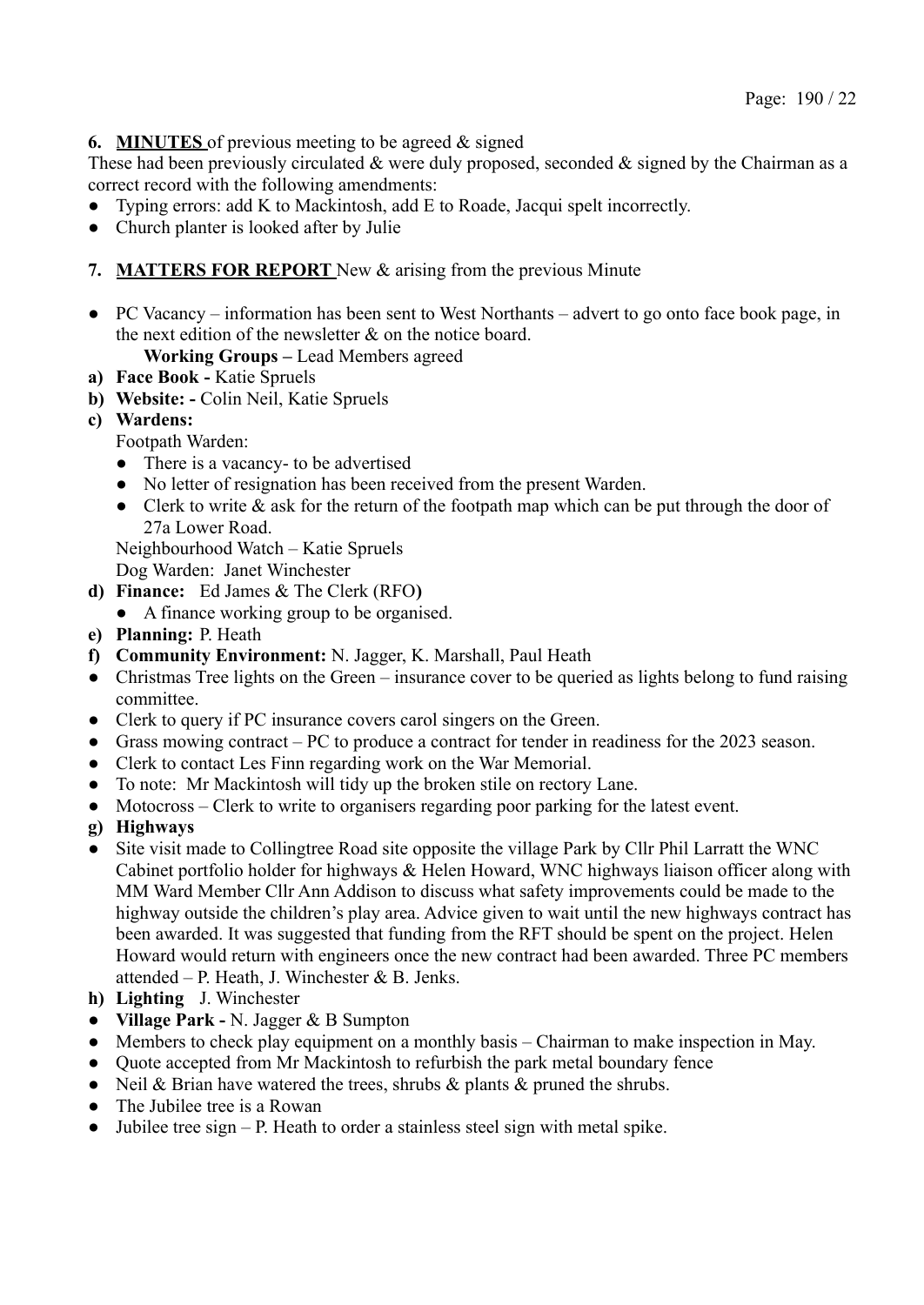- Annual Inspection Wicksteed no longer make inspections but have recommended Alan Douglas at Safe Play who asks for the following information to enable him to send a quotation
	- a) Location of the playground
	- b) Size of the playground
	- c) Photographs
	- d) Pieces of equipment
- **i) Parish Council Newsletter:**
- **8. CORRESPONDENCE** dealt with through other headings
- **9. PLANNING** Plans received & Determined

| $ -$<br>Application | ocation | $P_{\text{nonlocal}}$ | n.<br>'omment |
|---------------------|---------|-----------------------|---------------|
|                     |         |                       |               |

- **Area**
	- **a)** Correspondence received from Mr J. Forskitt regarding boundary changes which has included the paddock which buts the rear of his property.
	- **b**) The Clerk contacted the WNC head of planning policy for up to date maps  $\&$  an explanation which were duly sent to all members. P. Heath also spoke to the planning officer confirming the information sent.

## ● **SEGRO**

- a) PC informed that no trains would use the Segro site for some time.
- b) Building of industrial units to continue
- J. Winchester & P. Heath to attend a meeting regarding the lack of trains.

# **10. FINANCE**

| • Bank Balances   | <b>Current Account</b><br>Reserve Account | £200.00<br>£41,621.72 |
|-------------------|-------------------------------------------|-----------------------|
| • Monies received | 1 <sup>st</sup> half of annual precept    | £14,750.00            |

- Audit matters
	- a) Internal NCALC auditor Claire Tilly, External auditors Littlejohn
	- b) Internal audit to take place on Monday  $25<sup>th</sup>$  May 2022
	- c) Annual Return to BDO by end of June.

Invoices: It was proposed seconded and resolved that the following invoices be paid:

| <b>Cheque</b> | Payee              | <b>Information</b>    | <b>Amount</b> | <b>VAT</b> | <b>Total</b> |
|---------------|--------------------|-----------------------|---------------|------------|--------------|
| No.           |                    |                       |               |            |              |
| 2504          | J. Winchester      | Lock for village park | 24.00         |            | 24.00        |
| 2505          | <b>HMRC</b>        | Clerk's PAYE          | 70.80         |            | 70.80        |
| 2506          | E. ON              | Lighting maintenance  | 174.32        | 34.86      | 209.18       |
| 2507          | Hawk Pest Control  | Rabbits in the park   | 30.00         |            | 30.00        |
| 2508          | A. Addison (Clerk) | Salary & Expenses     | 283.37        | 42.48      | 325.85       |
| 2509          | J. Winchester      | Plants for 2 planters | 41.98         |            | 41.98        |
|               |                    |                       |               |            |              |